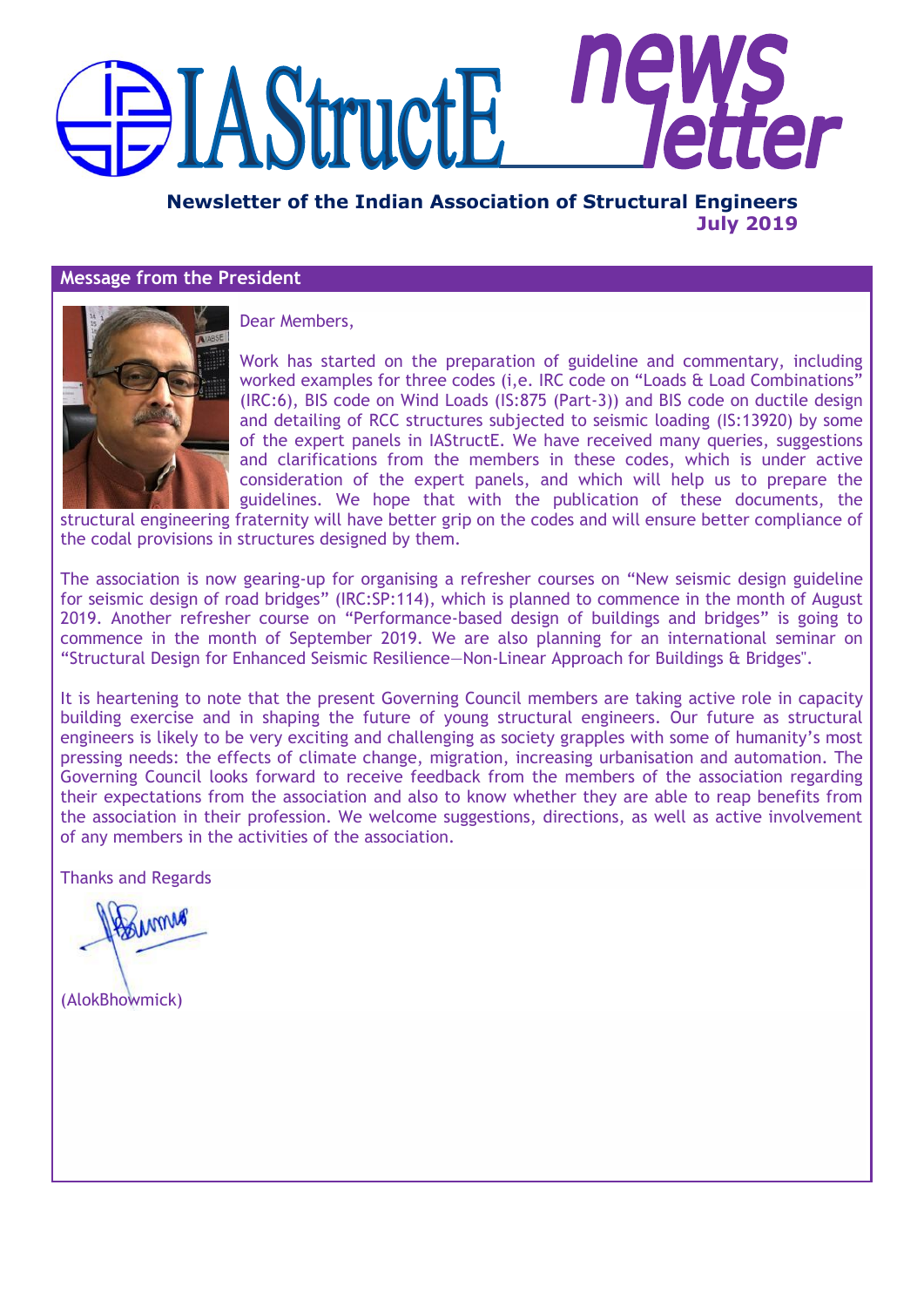| <b>IAStructEPublication Committee</b>                                                                                                                                                                                                                                                                                                                                                         | <b>Newsletter Editorial Team</b>                                                                                                              |
|-----------------------------------------------------------------------------------------------------------------------------------------------------------------------------------------------------------------------------------------------------------------------------------------------------------------------------------------------------------------------------------------------|-----------------------------------------------------------------------------------------------------------------------------------------------|
| Chairman : Er. Manoj Mittal<br>: Er. AlokBhowmick<br>Members<br>Er. (Dr) S. Chatterjee<br>Er. (Dr)Abhay Gupta<br>Er. A. K. Sharma<br>Prof. Pradeep K. Ramancharala<br>Er. Rajiv Ahuja<br>Er. Amandeep Garg<br>Er. Anal Sheth                                                                                                                                                                  | <b>Chief Editor</b><br>: Er. Anal Sheth<br>Editorial team members: Er. Manoj Mittal<br>Er. Bhavin Shah<br>Er. Rajiv Ahuja<br>Er. Maulesh Shah |
| <b>Newsletter Contents</b>                                                                                                                                                                                                                                                                                                                                                                    |                                                                                                                                               |
| <b>Member achievement</b><br><b>Technical lectures and webinars</b><br><b>IAStructE Code of Ethics</b><br><b>Forthcoming events</b><br><b>IAStructE Journal: Call for articles</b><br><b>Call for newsletter advertisement</b><br><b>Featured Article: Building collapse: A point of view</b><br>×<br><b>New IAStructE members</b><br><b>About IAStructE</b><br><b>Membership Information</b> |                                                                                                                                               |

**Mr Alok Bhowmick, President, IAStructE & MD, B&S Engineering Consultants Pvt. Ltd. receives CEAI National Awards 2018 for Engineering Consultancy Services**

**Member Achievement**

The CEAI National Awards Ceremony 2018 was held on 8th July 2019 during the GALA DINNER of ASPAC Conference held at Hotel Le Meridien, New Delhi.

The awards for the year were selected by an independent Jury headed by Mr B N Singh, Ex Member, NHAI, Dr Shilpa Paul, Professor, Delhi Technological University, and Dr M R Ravi, Professor, IIT Delhi To make the competition fair, the Committee had categorised according to the turnover of the companies.

CEAI Award for Excellence in Engineering Consultancy for Project Engineering was presented to Category A: Group 2 to B&S Engineering Consultants Pvt Ltd for the project "2 x 4 Lane Bridge over River Yamuna for Delhi-Meerut Expressway". Er. AlokBhowmickand his team received the award.

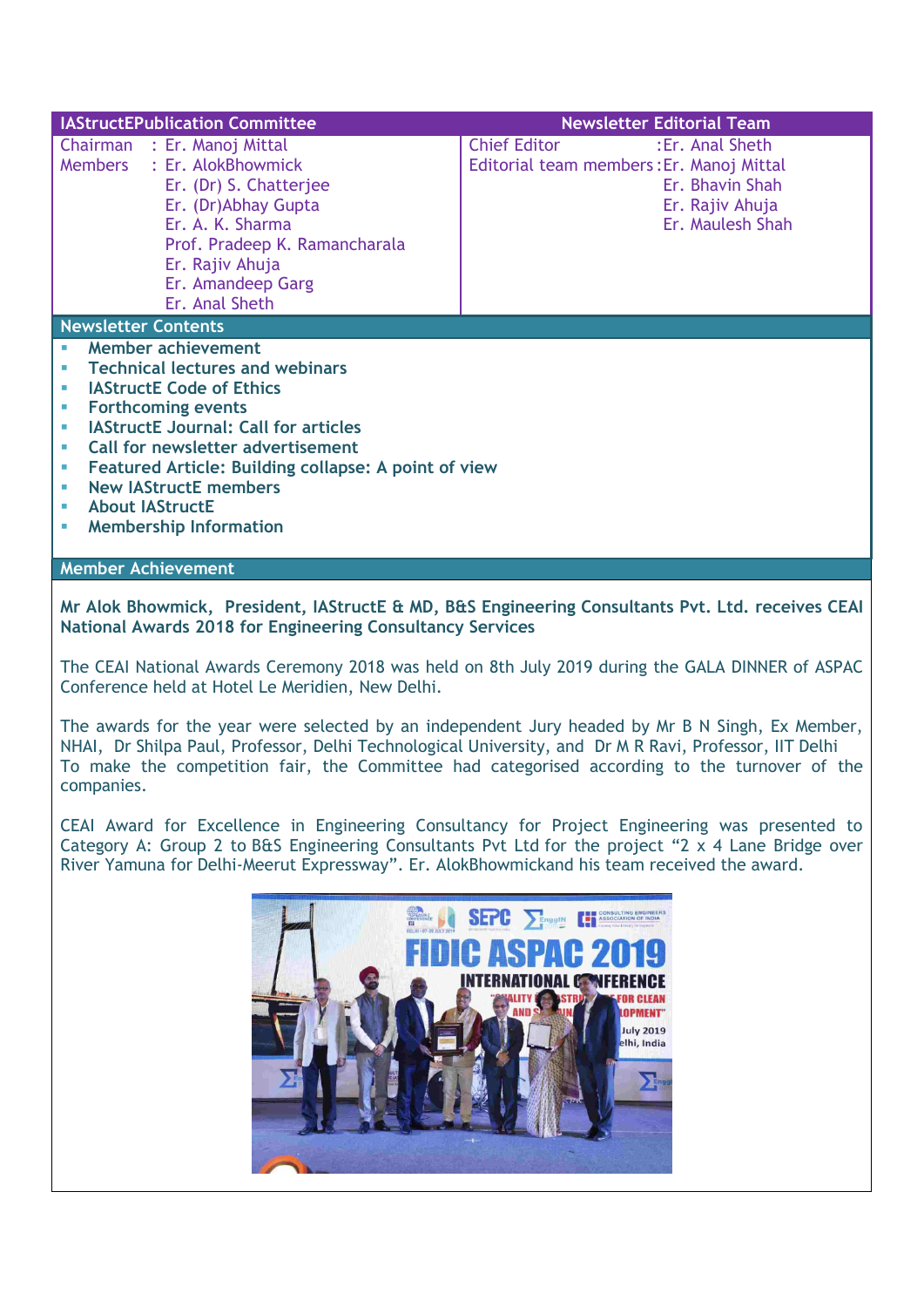## **Technical Lectures and Webinars**

## **CEAI Webinar on "Quality Assurance for Structural Engineering Firms - Challenges Ahead"**

A webinar on the topic "Quality Assurance for Structural Engineering Firms - Challenges Ahead" was organized by CEAI on 07 June 2019. Mr AlokBhowmick, President IAStructE delivered the presentation. Mr Bhowmick in his presentation highlighted the components of a model QA program and review of various procedures, tips, techniques and strategies for conducting in –house quality assurance reviews on structural design & drawings. 38 participants attended the webinar.

## **Technical Lecture on "Seismic Design of Buildings: A performance-based concept"**

Technical Lecture by Dr. DiptiRanjanSahoo, Associate Professor, Civil Engineering Department, IIT Delhi on the topic "Seismic Design of Buildings: A performance-based concept" organized on 25th July 2019 at New Delhi. Dr Sahoo in his presentation highlighted the concept of performance-based seismic design and its practical applications. The numerical modelling techniques as well as analysis methods were also discussed. About 65 participants attended the lecture.



## **IAStructE Code of Ethics**

*The code of Ethics for an organization like IAStructE is the very foundation on which its members build their professional reputation and interaction with the society at large. The Code of Ethics of IAStructE is a Guideline that is largely based on self-regulation. Nevertheless, it is always good to be reminded of the path structural Engineers must take in their work so that ethics becomes an integral part and feature of our professional efforts. With this in view the code of Ethics of IAStructE is reproduced below.*

## **IAStructE Code of Ethics**

Indian Association of Structural Engineers recognizes that the role of Structural engineers is significant in the society to ensure structural safety and to achieve a more sustainable built environment.

To be fully effective not only must Structural engineers constantly improve their knowledge and skills, but also society must respect their integrity and trust the judgment of members of the profession and remunerate them fairly.

As an association of Structural Engineers, IAStructE firmly believes that following principles are fundamental to the behavior of their members if society is to have that necessary confidence in Structural Engineers as its Trusted Advisors.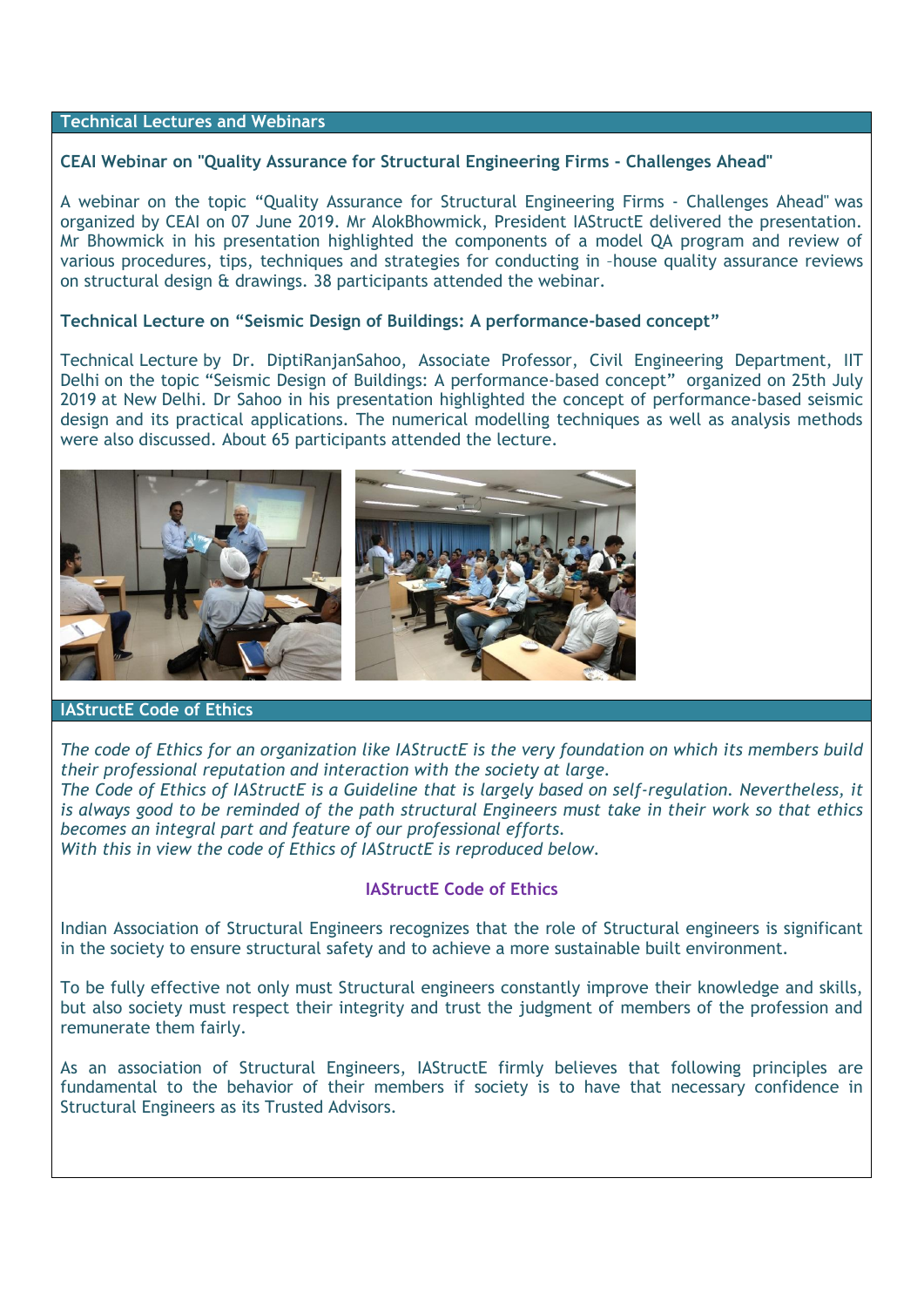# 1. RESPONSIBILITY TO SOCIETY

The Member shall:

Accept the responsibility of the Structural Engineering profession to society.

Seek solutions that are compatible with the principles of Structural safety, serviceability, durability and sustainable development.

At all times uphold the dignity, standing and reputation of the Structural Engineering profession.

# 2. COMPETENCE

The Member shall:

Maintain knowledge and skills at levels consistent with development in technology, legislation and management, and apply due skill, care and diligence in the services rendered to the client / employer. Perform services only when competent to perform them.

# 3. INTEGRITY

The Member shall:

Act at all times in the legitimate interest of the Project and provide all services with integrity and faithfulness.

# **4. IMPARTIALITY**

The Member shall:

Be impartial in the provision of professional advice, judgment or decision.

Inform the client / employer of any potential conflict of interest that might arise in the performance of services to the client / employer.

Not accept remuneration which prejudices independent judgment.

# 5. FAIRNESS TO OTHERS

The Member shall:

Promote the concept of "Quality-Based Selection" (QBS).

Neither carelessly nor intentionally do anything to injure the reputation or business of others.

Neither directly nor indirectly attempt to take the place of another fellow engineer, already appointed for a specific work.

Not take over the work of another fellow engineer before notifying the fellow engineer in question, and without being advised in writing by the client / employer of the termination of the prior appointment for that work.

In the event of being asked to review the work of another, behave in accordance with appropriate conduct and courtesy.

# 6. CORRUPTION

The Member shall act with zero tolerance for bribery, fraud and corruption and neither offer nor accept remuneration of any kind which in perception or in effect either:

seeks to influence the process of selection

or seeks to influence their compensation

or seeks to affect the engineer's impartial judgment.

Member shall co-operate fully with any legitimately constituted investigative body which makes inquiry into the administration of any contract for services or construction.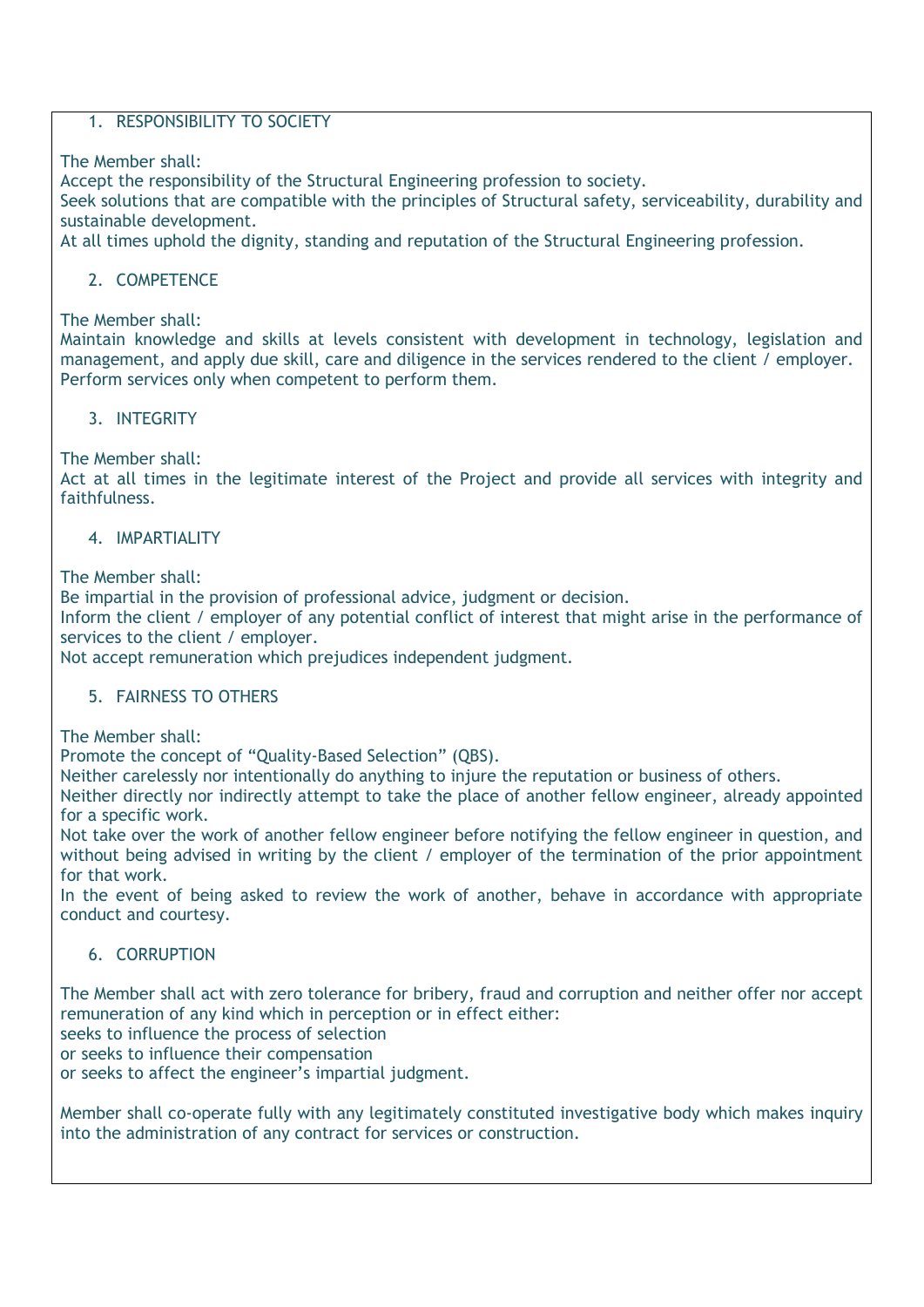#### **Forthcoming events**

**Technical Lecture on "Field test and Simulation of large diameter vertical loaded pile in residual soils"**

The monthly Technical Lecture on the topic "Field test and Simulation of Large Diameter Vertical Loaded Pile in Residual soils' by Dr. Naveen B.P, Associate Professor, Civil Engineering Department, Amity School of Engineering & Technology will be held on 22nd August 2019 at 05:30 PM at CDC, India Habitat Centre, Lodhi Road, New Delhi. The details shall be announced shortly.

## **Refresher Course on IRC:SP:114 at New Delhi**

IAStructE is organizing Refresher Course on "Application of New Seismic Code for Highway Bridges – IRC:SP:114-2018" starting from 24th August 2019, which will be concluded on 28th September 2019. The lectures will be held on every Saturday morning from 9.00 AM to 01.15 PM at PHD Chamber of Commerce & Industry, PHD House, 4/2 Siri Institutional Area, August Kranti Marg, New Delhi 110016. Course participation fee shall be Rs. 7,500/- for IAStructE members, Rs.10,000/- for non-members and Rs 5,000/- for Students. The GST @ 18% will be applicable on the Registration fee. In view of limited seats, please send your nomination at the earliest possible. Please note that the registration shall be done on first come first serve basis. For any clarification please contact Mr. VikasVerma, Manager IAStructE, Tel: 011-45794829, Email: [iastructe@gmail.com.](mailto:iastructe@gmail.com) Please click the following link for downloading the Announcement, Flier & Lecture schedule<http://iastructe.co.in/Announcement.pdf>

## **Refresher Course on performance Based Design for Buildings & Bridges**

IAStructE is organizing Refresher Course on "Refresher course on Performance Based Design for Buildings & Bridges" which shall be starting from 14th September 2019 at New Delhi. Details shall be announced shortly.

| <b>Call for articles</b>                            | <b>Call for advertisement in Newsletter</b>               |
|-----------------------------------------------------|-----------------------------------------------------------|
| The Chairman and other members of the SED           | The association invites sponsored advertisement for       |
| Editorial Board invite article contributions for    | <b>IAStructE</b>                                          |
| the quarterly journal of the Indian Association     | newsletter.                                               |
| Structural Engineers,                               | the                                                       |
| the                                                 | The                                                       |
| Structural                                          | monthly                                                   |
| 0f                                                  | rates for advertisement in the IAStructE                  |
| <b>Engineering Digest.</b>                          | Newsletter are as follows:                                |
| Write to <i>iastructe@gmail.com</i> for             | Half page Rs. 7,000/- per issue, 10% rebate for           |
| $\downarrow$ Journal subscription                   | quarterly, 20% rebate for half yearly and 30% rebate      |
| $\frac{1}{\sqrt{2}}$ Article Submission             | for yearly booking.                                       |
| $\leftarrow$ Sponsored Advertisement                | Full page Rs. 10,000 per issue, 10% rebate for            |
| Deadline for submission in next issue:              | quarterly, 20% rebate for half yearly and 30% rebate      |
| 1st September 2019                                  | for yearly booking.                                       |
| Submission template and ethics statement can        | (Kindly note that the GST $\odot$ 18% shall be payable on |
| be availed by emailing <i>iastructe</i> @gmail.com. | reverse charge)                                           |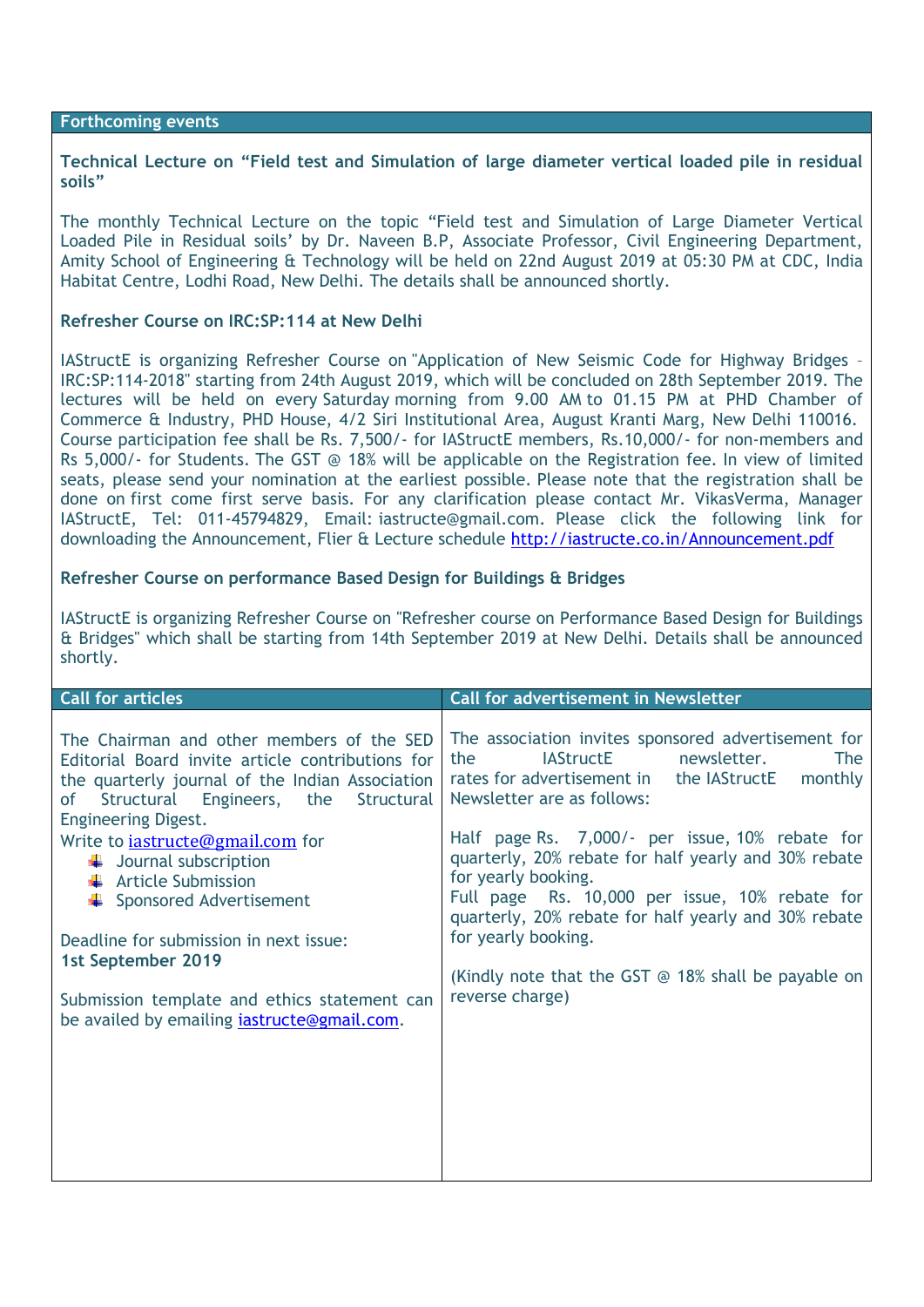# **Featured Article : Building collapse – a point of view**

**Dongri Building Collapse in Mumbai**

## *(Reference: NDTV News)*

According to the World Economic forum, Mumbai is world's second most crowded city (after Dhaka, Bangladesh). Building safety has been reportedly a concern in the city. The city's municipal corporation had identified close to 500 buildings under "dangerous" category in May 2019.

The building collapse in south Mumbai's crowded Dongri neighborhood that happened recently (July  $16<sup>th</sup>$  2019, Tuesday) has apparently caused death of twelve people. The neighborhood has many such dilapidated buildings with narrow lanes for access and was flooded due to heavy rains this month.

The collapse was classified to fall under Category II incident (with Category I being most severe) under the severity measurement system for building collapse. The building was also reported to be almost 100 years old. The personnel of the National Disaster Response Force (NDRF) aided in the rescue operations.



Although permission for redevelopment had been given, the same had been delayed due to some reasons. Dwellers of the neighborhood seem to have reported their interest in repairing the other buildings at their own cost and have also expressed that they encountered delays in permissions from the municipal corporations for carrying out the necessary operations.

The incident of grief sparks the discussion on the many problems associated with building collapses in India and reignites the need for us to act at the scale of urgency, severity and mass of such situations that can be predicted. The underlying issues: (a) durability concerns of old buildings (b) national classification and categorization system for all buildings (c)frequency of structural audits (d) need for structural health assessment and monitoring (e) need for appropriate repair and restoration techniques (f)legal and permission procedures (g) narrow accesses and other challenges of existing brownfield development (h) safety audits (i) appropriate rescue procedures (j) management and clearance of debris and(k) awareness of citizens and professionals involved ; are being discussed at multiple segmented forums but there is need for integrated national level discussion on understanding and combating building collapse issues. A database inventory of all buildings in India (similar to the Indian bridge management system (IBMS) by NHAI) is required to be set up, activated and enforced. Maybe, the Ministry of housing and urban affairs, GoI should consider declaring year 2020 as *Year for building safety*. Maybe, the IAStructE team can contribute to avoiding such accidents and national loss through necessary initiatives and legislations.



*The article is prepared by Er. Anal Sheth, member of IAStructE and just expresses her point of view on building collapse incidents reported now and then in India. The article is open to response on the newsletter forum and further discussion by readers of the newsletter.*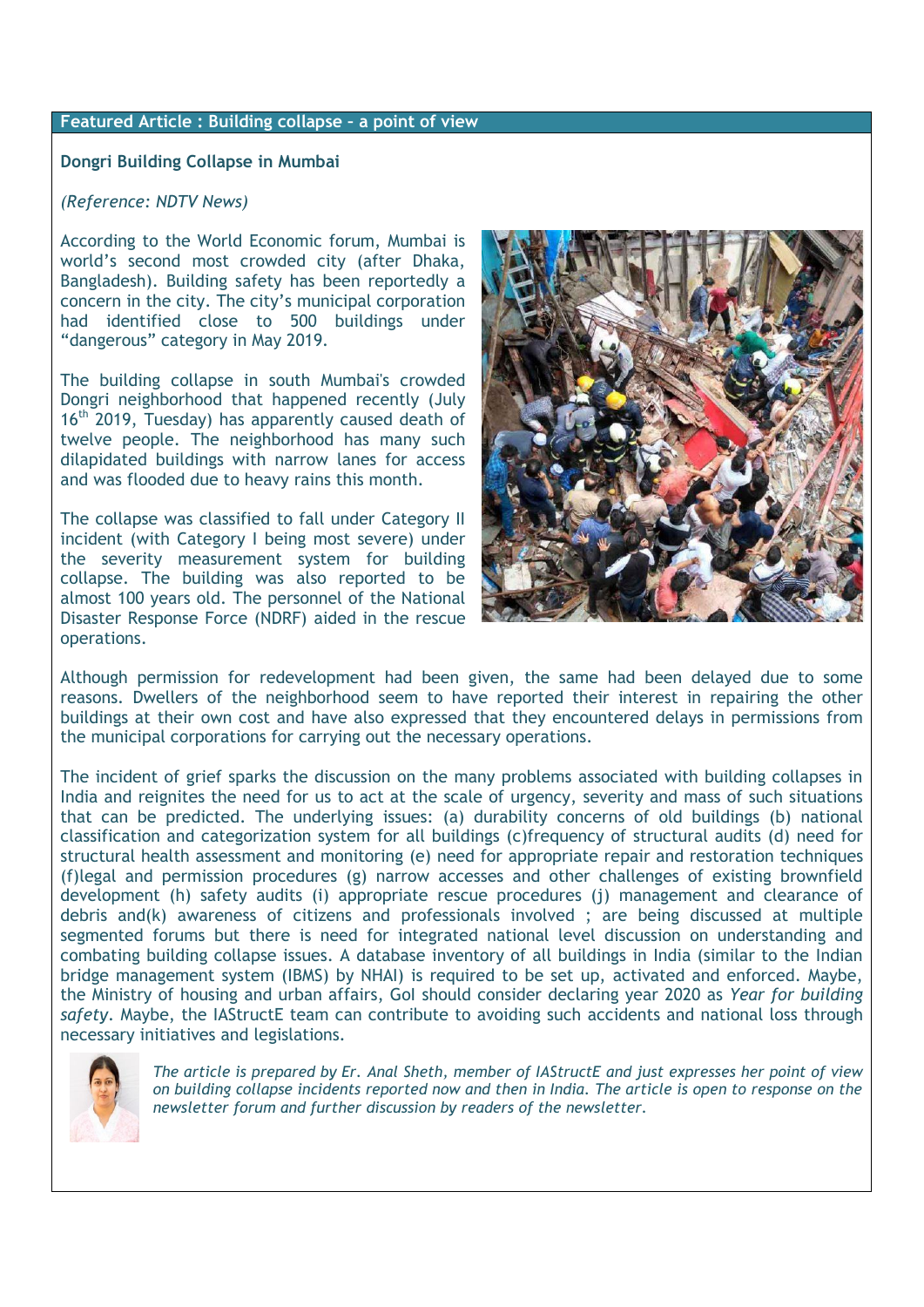## **New IAStructE members**

| M/S No        | <b>Name</b>                         | Designation, Organization                                                                             | City                    |
|---------------|-------------------------------------|-------------------------------------------------------------------------------------------------------|-------------------------|
| $M-278$       | Mr. Satyam Kumar                    | Sr.<br><b>McDermott</b><br>Engineer,<br>International                                                 | Gurgaon                 |
| M-279         | Ambavaram<br>Mr.<br>Krishna         | Sr. Structural Engineer, McDermott<br>Hari<br>International                                           | Gurgaon                 |
| M-280         | DhrumilKamleshbhai<br>Mr.<br>Parikh | Joint Director & Project Manager<br>Multi<br>Media<br>(Bridge<br>Dept.)<br><b>Consultants Pvt Ltd</b> | Ahmedabad               |
|               | "ASSOCIATE MEMBER" Grade Members    |                                                                                                       |                         |
| M/S No        | <b>Name</b>                         | Designation, Organization<br>City                                                                     |                         |
| <b>AM-287</b> | Ramesh<br>Mr.<br>Kalashetty         | <b>Consulting Structural Engineer</b><br>D.                                                           | Gulbarga<br>(Karnataka) |

## **About IAStructE**

The Indian Association of Structural Engineers (IAStructE) is the national apex body of structural engineers in India established with the objective to cater to the overall professional needs of structural engineers. The association has become the source of expertise and information concerning all issues that involve structural engineering and public safety within the built environment. It has no commercial aim or objective. IAStructE is purely a professional learned society with the prime objective of supporting and protecting the profession of structural engineering by upholding professional standards and acting as a mouthpiece for structural engineers. IAStructE endeavors to ensure that its members develop the necessary skill in structural engineering and work to the highest standards by maintaining a commitment to professional ethics and standards within structural engineering. IAStructE strives for continued technical excellence; advancing safety and innovation across the built environment. It also strives to make available to the Government, Public Sector and Private Sector - a credible source of well qualified and experienced Structural Engineers. A nationwide database of Structural Engineers has been compiled and is being constantly updated. IAStructE undertakes a broad range of technical activities which are aimed at information sharing and capacity building. The association provides opportunity for all the members to develop various skills in structural engineering and helps members to be at the forefront of structural engineering practice. Towards achievement of its aims and objectives, IAStructE is engaged in organizing the following: CPD Courses for Professionals at all levels Refresher Courses for Fresh Graduate Engineers, Student's orientation program, Seminars/Workshops, Technical Lectures by Experts, Technical Discussions on Contentious Issues. IAStructE is currently operating from four regional centers. These regional centers located in the Eastern, Western, Northern and Southern parts of the country effectively cater to the professional needs of members residing/practicing all over the country.

## **How to become a member?**

Membership form and details are available a[thttp://www.iastructe.co.in/membership-form.html](http://www.iastructe.co.in/membership-form.html) For membership information and other details contact the Indian Association of Structural Engineers Secretariat.